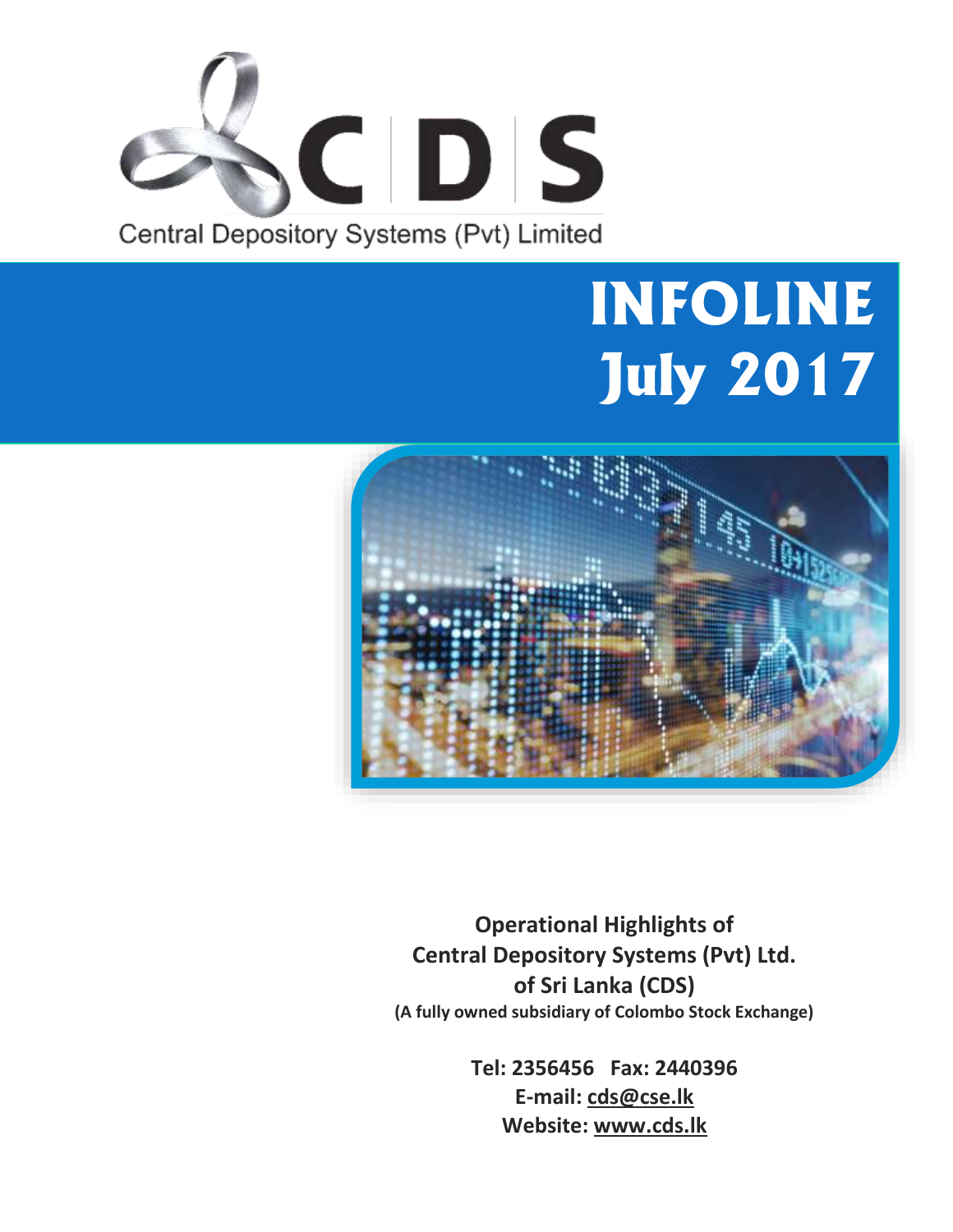

## **Operational Highlights**

| <b>Major Operations</b>              | <b>Jul-17</b>    | $Jun-17$     | $May-17$     | Apr-17   | $Mar-17$ | <b>Feb-17</b> | $Jul-16$ |
|--------------------------------------|------------------|--------------|--------------|----------|----------|---------------|----------|
| <b>New Accounts (No.)</b>            | 962              | 882          | 877          | 833      | 1,260    | 940           | 1,462    |
| Deposits (No.)                       | 3,858*           | 18,477       | 2,214        | 32,644   | 18,292   | 1,365         | 8,767    |
| <b>Withdrawals (No.)</b>             | $\boldsymbol{0}$ | $\mathbf{0}$ | $\mathbf{0}$ | $\Omega$ | 3        | 1             | 1        |
| <b>Transfers (No.)</b>               | 2,265            | 2,564        | 2,245        | 1,772    | 2,667    | 1,451         | 1,869    |
| Trades (No.) - Equity                | 101,594          | 100,413      | 104,904      | 89,494   | 65,508   | 47,075        | 103,124  |
| <b>Trades (No.)-Closed End Funds</b> | 40               | 61           | 106          | 32       | 53       | 29            | 81       |
| Market Days (No.)                    | 21               | 20           | 20           | 17       | 23       | 18            | 19       |
| <b>Listed Companies (No.)</b>        | 295              | 296          | 296          | 295      | 295      | 295           | 294      |
| Participants (No.)                   | 50               | 50           | 50           | 51       | 51       | 51            | 51       |

\***Deposits in July 2017 include 2,465 direct deposits made due to Subdivisions, Right Issues, Initial public Offers and Capitalization of Reserves.**

### **Comparative analysis on monthly basis**

|                              | Jul<br>17 | Jun<br>17 | <b>May</b><br>17 | Apr<br>17 | <b>Mar</b><br>17 |
|------------------------------|-----------|-----------|------------------|-----------|------------------|
| <b>New Accounts (No.)</b>    | 9.07      | 0.57      | 5.28             | $-33.89$  | 34.04            |
| Deposits (No.)               | $-79.12$  | 734.55    | $-93.22$         | 78.46     | 1,240.07         |
| <b>Trades (No.) - Equity</b> | 1.18      | $-4.28$   | 17.22            | 36.62     | 39.16            |







| As at $31^{st}$ July 2017<br>eServices Enrollment |        | $July-17$ | As at $30th$ June 2017 |  |
|---------------------------------------------------|--------|-----------|------------------------|--|
| <b>SMS</b>                                        | 10.592 | 45        | 10,547                 |  |
| e-Statements                                      | 18,012 | 399       | 17,613                 |  |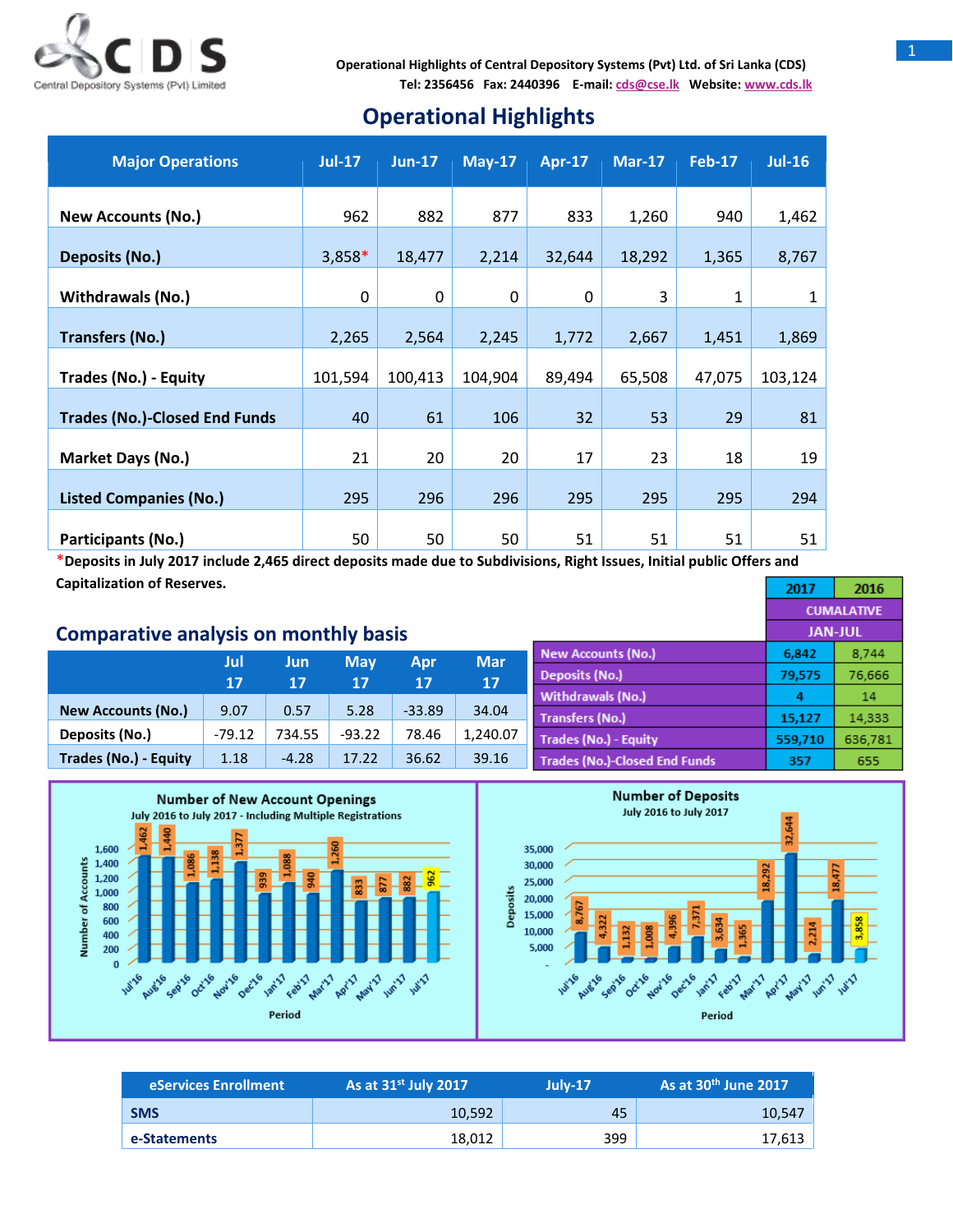

## **Number of CDS Accounts by Investor Category**

## **De-Mat Accounts in CDS**

|                                         | $Jul-17$ | $Jun-17$ | $May-17$ | <b>Apr-17</b> | $Mar-17$ | <b>Feb-17</b> | $Jul-16$ |
|-----------------------------------------|----------|----------|----------|---------------|----------|---------------|----------|
|                                         |          |          |          |               |          |               |          |
| Local Individuals (No.)                 | 596,718  | 596.079  | 595,593  | 595.102       | 594.586  | 593,675       | 588,172  |
|                                         |          |          |          |               |          |               |          |
| Foreign Individuals (No.)               | 4,603    | 4,598    | 4,594    | 4,589         | 4,585    | 4,578         | 4,536    |
|                                         |          |          |          |               |          |               |          |
| <b>Local Companies (No.)</b>            | 9,553    | 9,532    | 9,508    | 9,489         | 9,477    | 9,453         | 9,277    |
|                                         |          |          |          |               |          |               |          |
| <b>Foreign Companies (No.)</b>          | 5,190    | 5,168    | 5,139    | 5,121         | 5,114    | 5,094         | 4,975    |
| <b>Total</b>                            |          |          |          |               |          |               |          |
| <b>Excluding Multiple Registrations</b> | 616,064  | 615,377  | 614,834  | 614,301       | 613,762  | 612,800       | 606,960  |
|                                         |          |          |          |               |          |               |          |
| <b>Including Multiple Registrations</b> | 808,527  | 807,565  | 806,683  | 805.806       | 804,973  | 803,713       | 795,707  |
| <b>Total De-Mat Accounts</b>            |          |          |          |               |          |               |          |

#### **De-Mat Account Categories as a Percentage against Total Registrations Excluding Multiple Registrations (%)**

|                                         | $Jul-17$ | $Jun-17$ | $Mav-17$ | <b>Apr-17</b> | $Mar-17$ | <b>Feb-17</b> | $Jul-16$ |
|-----------------------------------------|----------|----------|----------|---------------|----------|---------------|----------|
|                                         |          |          |          |               |          |               |          |
| Local Individuals (No.)                 | 96.86    | 96.86    | 96.87    | 96.87         | 96.88    | 96.88         | 96.90    |
|                                         |          |          |          |               |          |               |          |
| Foreign Individuals (No.)               | 0.75     | 0.75     | 0.75     | 0.75          | 0.75     | 0.75          | 0.75     |
|                                         |          |          |          |               |          |               |          |
| <b>Local Companies (No.)</b>            | 1.55     | 1.55     | 1.55     | 1.54          | 1.54     | 1.54          | 1.53     |
|                                         |          |          |          |               |          |               |          |
| <b>Foreign Companies (No.)</b>          | 0.84     | 0.84     | 0.84     | 0.83          | 0.83     | 0.83          | 0.82     |
| <b>Total</b>                            |          |          |          |               |          |               |          |
| <b>Excluding Multiple Registrations</b> | 100.00   | 100.00   | 100.00   | 100.00        | 100.00   | 100.00        | 100.00   |

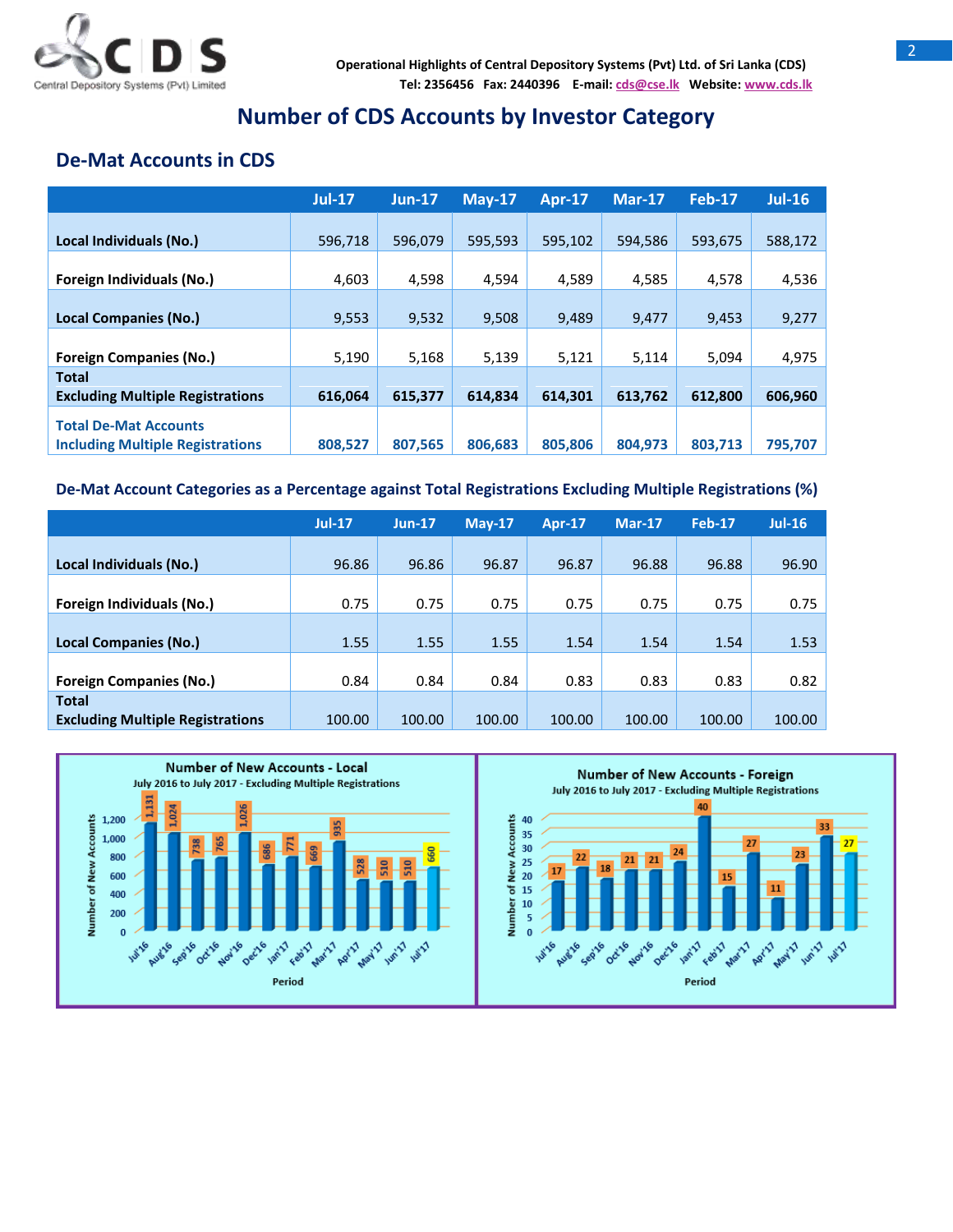

## **Value & Quantity of the Securities held in the CDS**

| <b>Securities Held in Custody</b><br>(Nos.) | $Jul-17$       | $Jun-17$       | $Mav-17$       | <b>Apr-17</b>  | $Jul-16$       |
|---------------------------------------------|----------------|----------------|----------------|----------------|----------------|
| <b>Domestic</b>                             | 66,663,733,763 | 66,574,571,858 | 66,402,224,960 | 65,762,546,480 | 61,828,366,045 |
| Foreign                                     | 22,551,963,888 | 22,425,998,884 | 22,362,043,668 | 22,197,844,520 | 21,071,772,510 |
| <b>Total</b>                                | 89,215,697,651 | 89,000,570,742 | 88,764,268,628 | 87,960,391,000 | 82,900,138,555 |

| <b>Comparative Analysis on</b><br><b>Fluctuations(Change)</b> | <b>Jul-17</b> | $Jun-17$ | $M$ ay-17 |
|---------------------------------------------------------------|---------------|----------|-----------|
| <b>Domestic</b>                                               | 0.134%        | 0.260%   | 0.973%    |
| Foreign                                                       | 0.562%        | 0.286%   | 0.740%    |
| Total                                                         | 0.242%        | 0.266%   | 0.914%    |

| <b>Securities Held in Custody</b><br>(Rs.) | $Jul-17$          | $Jun-17$          | $May-17$          | Apr-17            | $Jul-16$          |
|--------------------------------------------|-------------------|-------------------|-------------------|-------------------|-------------------|
| <b>Domestic</b>                            | 2,223,866,221,348 | 2,253,085,934,792 | 2,227,454,342,229 | 2,188,411,685,048 | 2,012,941,251,919 |
| Foreign                                    | 827,291,130,185   | 840,226,749,534   | 823,767,273,526   | 824,423,247,841   | 769,570,626,687   |
| <b>Total</b>                               | 3,051,157,351,533 | 3,093,312,684,326 | 3,051,221,615,755 | 3,012,834,932,890 | 2,782,511,878,606 |

| <b>Comparative Analysis on</b><br><b>Fluctuations (Change)</b> | $Jul-17$  | $Jun-17$ | $Mav-17$   |
|----------------------------------------------------------------|-----------|----------|------------|
| <b>Domestic</b>                                                | $-1.297%$ | 1.151%   | 1.784%     |
| Foreign                                                        | $-1.540%$ | 1.998%   | $-0.080\%$ |
| Total                                                          | $-1.363%$ | 1.379%   | 1.274%     |

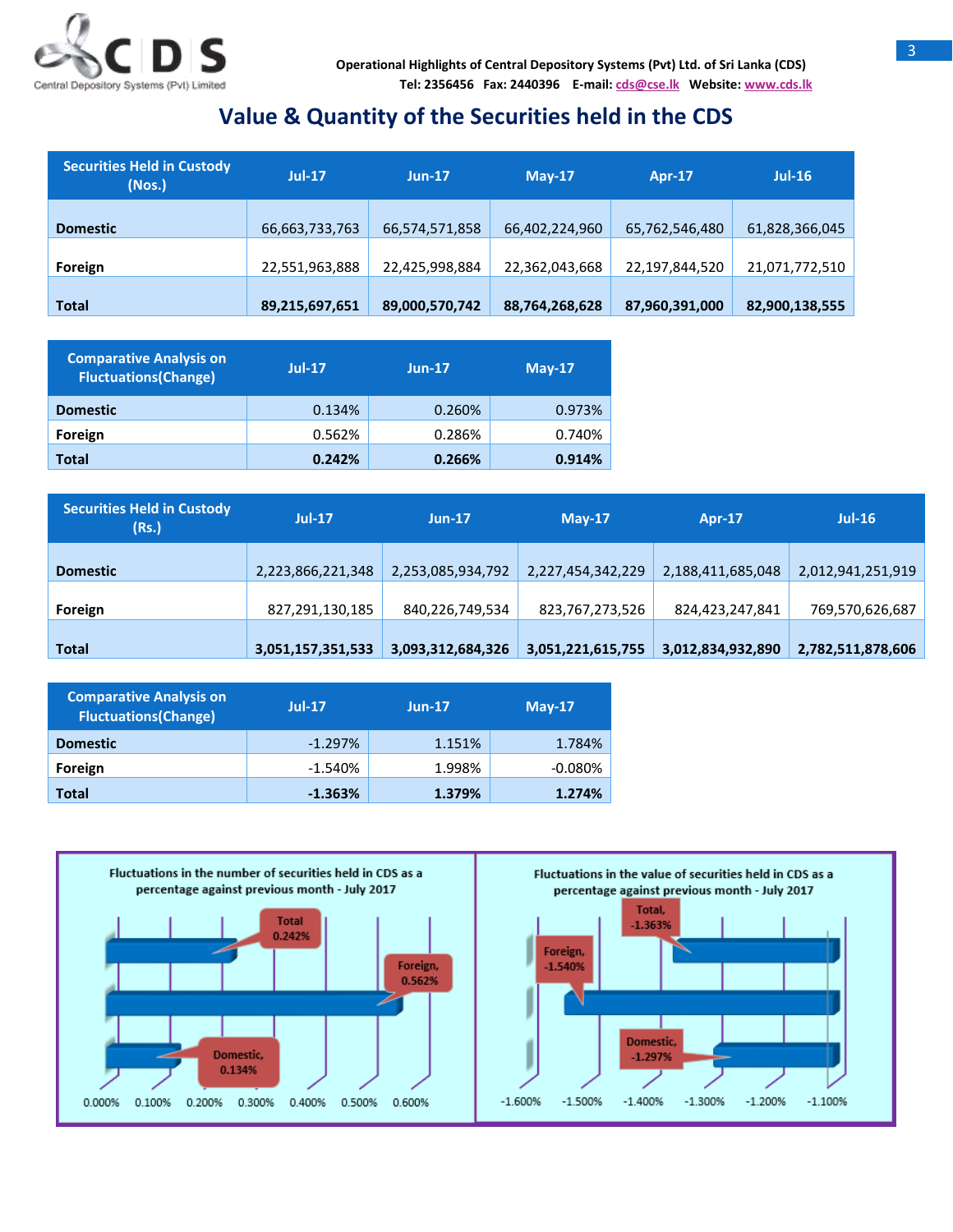

# **Value & Quantity of the Securities held in the CDS by Investor Category as at 31 st July 2017**

| <b>Investor Category</b>  | <b>Equity Holding</b> | <b>Corporate Debt Holding</b> | <b>Total Holding</b> |  |
|---------------------------|-----------------------|-------------------------------|----------------------|--|
| Local Individual          | 14,999,552,775        | 178,325,642                   | 15,177,878,417       |  |
| <b>Local Company</b>      | 48,768,761,925        | 2,717,093,421                 | 51,485,855,346       |  |
| <b>Foreign Company</b>    | 21,112,428,568        | 13,207,133                    | 21,125,635,701       |  |
| <b>Foreign Individual</b> | 1,422,855,298         | 3,472,889                     | 1,426,328,187        |  |
| <b>Total</b>              | 86,303,598,566        | 2,912,099,085                 | 89,215,697,651       |  |

| <b>Investor Category</b> | <b>Equity Value</b>  | <b>Corporate Debt Value</b> | <b>Total Value</b>   |  |
|--------------------------|----------------------|-----------------------------|----------------------|--|
| Local Individual         | 400,652,621,071.50   | 17,695,138,510.58           | 418,347,759,582.08   |  |
| <b>Local Company</b>     | 1,534,046,073,203.80 | 271,472,388,561.62          | 1,805,518,461,765.42 |  |
| <b>Foreign Company</b>   | 788,241,444,740.30   | 1,335,782,049.98            | 789,577,226,790.28   |  |
| Foreign Individual       | 37,376,152,412.90    | 337,750,982.21              | 37,713,903,395.11    |  |
| <b>Total</b>             | 2,760,316,291,428.50 | 290,841,060,104.39          | 3,051,157,351,532.89 |  |

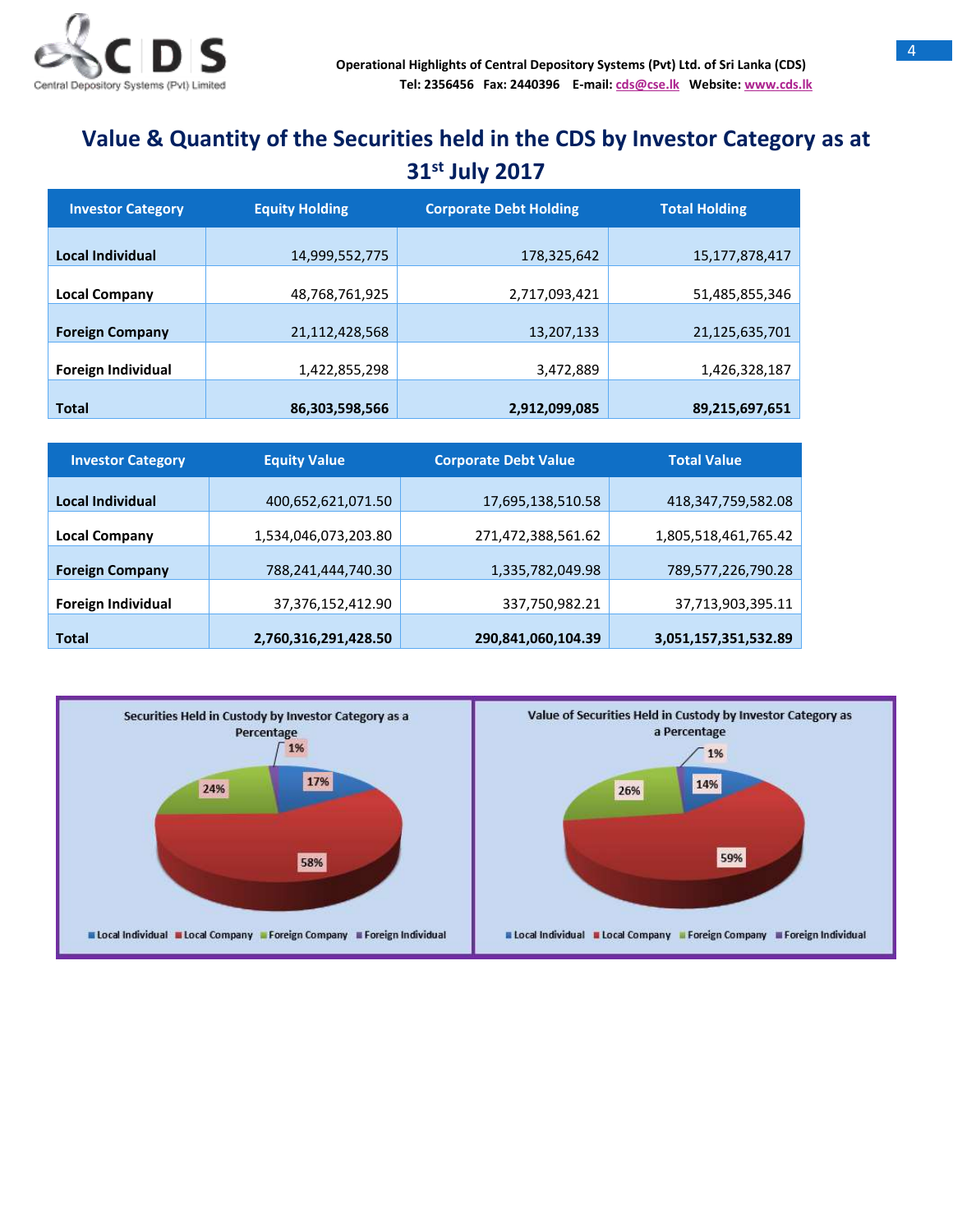

## **Holdings in CDS as at 31 st July 2017**

| <b>HOLDINGS</b> | <b>Equity</b>  | <b>Corporate Debt</b> | Total          |
|-----------------|----------------|-----------------------|----------------|
| <b>Domestic</b> | 63,768,314,700 | 2,895,419,063         | 66,663,733,763 |
| Foreign         | 22,535,283,866 | 16,680,022            | 22,551,963,888 |

| <b>MARKET VALUE</b> | <b>Equity</b>       | Corporate Debt    | Total               |
|---------------------|---------------------|-------------------|---------------------|
| <b>Domestic</b>     | 1,934,698,694,275.3 | 289,167,527,072.2 | 2,223,866,221,347.5 |
| Foreign             | 825,617,597,153.2   | 1673533032.19     | 827,291,130,185.39  |

|                   | <b>Quantity</b> | <b>Market Value(LKR)</b> |
|-------------------|-----------------|--------------------------|
| <b>Equity</b>     | 86,303,598,566  | 2,760,316,291,428.5      |
| <b>Debentures</b> | 2,912,099,085   | 290,841,060,104.39       |





**99%**

Domestic Foreign

#### **De-Mat Percentages of Securities**

| DE-MAT PERCENTAGE FOR EQUITY         | 95.2% |
|--------------------------------------|-------|
| DE-MAT PERCENTAGE FOR CORPORATE DEBT | 99.6% |